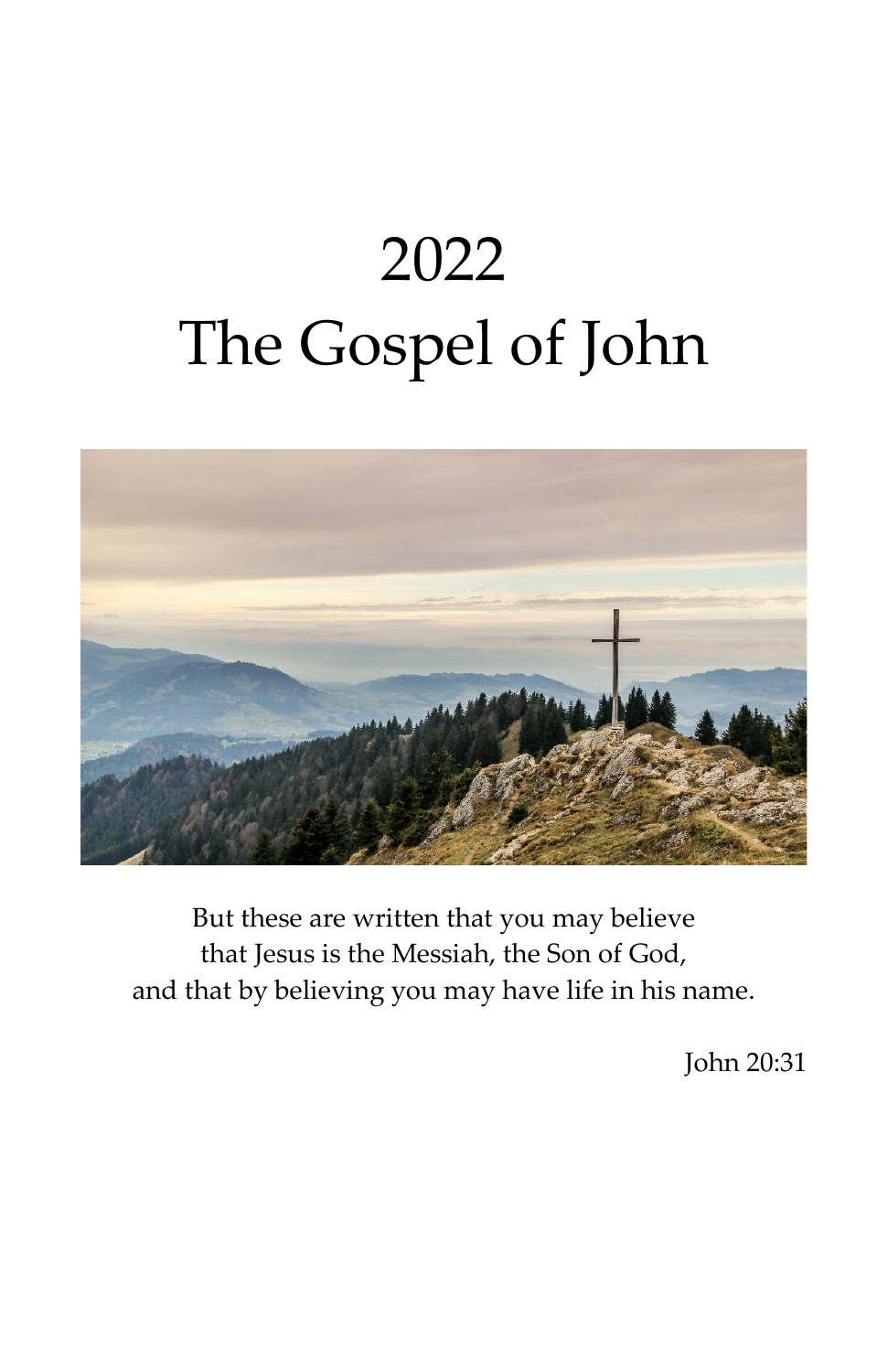## **Gospel of John 2022 Faith Lutheran Church of McLean County**

|                  | <b>Living Insights Pages</b>                             | <b>John Verses</b> |
|------------------|----------------------------------------------------------|--------------------|
| <b>January</b> 1 | 1, 2, 3, 4, 5, 6, 7, 8, 9, 10,<br>11, 12, 13, 14, 15, 16 | $20:30 - 31$       |
| Jan <sub>2</sub> | <b>SUNDAY Sermon</b>                                     | $20:30 - 31$       |
| Jan $3$          | 16, 17, 18                                               | $1:1 - 18$         |
| Jan 4            | 18, 19, 20                                               | $1:1 - 2$          |
| Jan <sub>5</sub> | 20, 21, 22                                               | 1:3                |
| Jan $6$          | 22, 23, 24                                               | $1:4 - 13$         |
| Jan 7            | 24, 25, 26, 27                                           | $1:14 - 18$        |
| Jan $8$          | 27, 28                                                   | 1:18               |
| Jan 9            | <b>SUNDAY Sermon</b>                                     | $1:1 - 18$         |
| Jan 10           | 29, 30, 31, 32                                           | $1:19 - 34$        |
| <i>Jan 11</i>    | 32, 33, 34, 35, 36                                       | 1:19               |
| Jan 12           | 36, 37                                                   | $1:20 - 21$        |
| Jan 13           | 37, 38, 39                                               | $1:22 - 28$        |
| <i>Jan 14</i>    | 39, 40, 41                                               | $1:29 - 34$        |
| <i>Jan 15</i>    | 41, 42, 43                                               | $1:19 - 34$        |
| Jan $16$         | <b>SUNDAY Sermon</b>                                     | $1:19 - 34$        |
| <i>Jan 17</i>    | 43, 44, 45                                               | $1:35 - 51$        |
| Jan 18           | 45, 46, 47                                               | $1:35 - 39$        |
| Jan 19           | 47                                                       | $1:40 - 44$        |
| <b>Jan 20</b>    | 48, 49, 50                                               | $1:45 - 50$        |
| Jan 21           | 50, 51                                                   | 1:51               |
| Jan 22           | 51, 52, 53                                               | $1:35 - 51$        |
| Jan 23           | <b>SUNDAY Sermon</b>                                     | $1:35 - 51$        |
| <i>Jan</i> 24    | 53, 54                                                   | $2:1 - 25$         |
| Jan 25           | 55, 56, 57                                               | $2:1 - 5$          |
| Jan 26           | 57,58                                                    | $2:6 - 12$         |
| <i>Jan</i> 27    | 58, 59, 60                                               | $2:13 - 17$        |
| <i>Jan</i> 28    | 60, 61, 62                                               | $2:18 - 25$        |
| <b>Jan 29</b>    | 62, 63                                                   | $2:23 - 25$        |
| Jan 30           | <b>SUNDAY Sermon</b>                                     | $2:1 - 25$         |
| <i>Jan 31</i>    | 63, 64, 65, 66                                           | $3:1 - 21$         |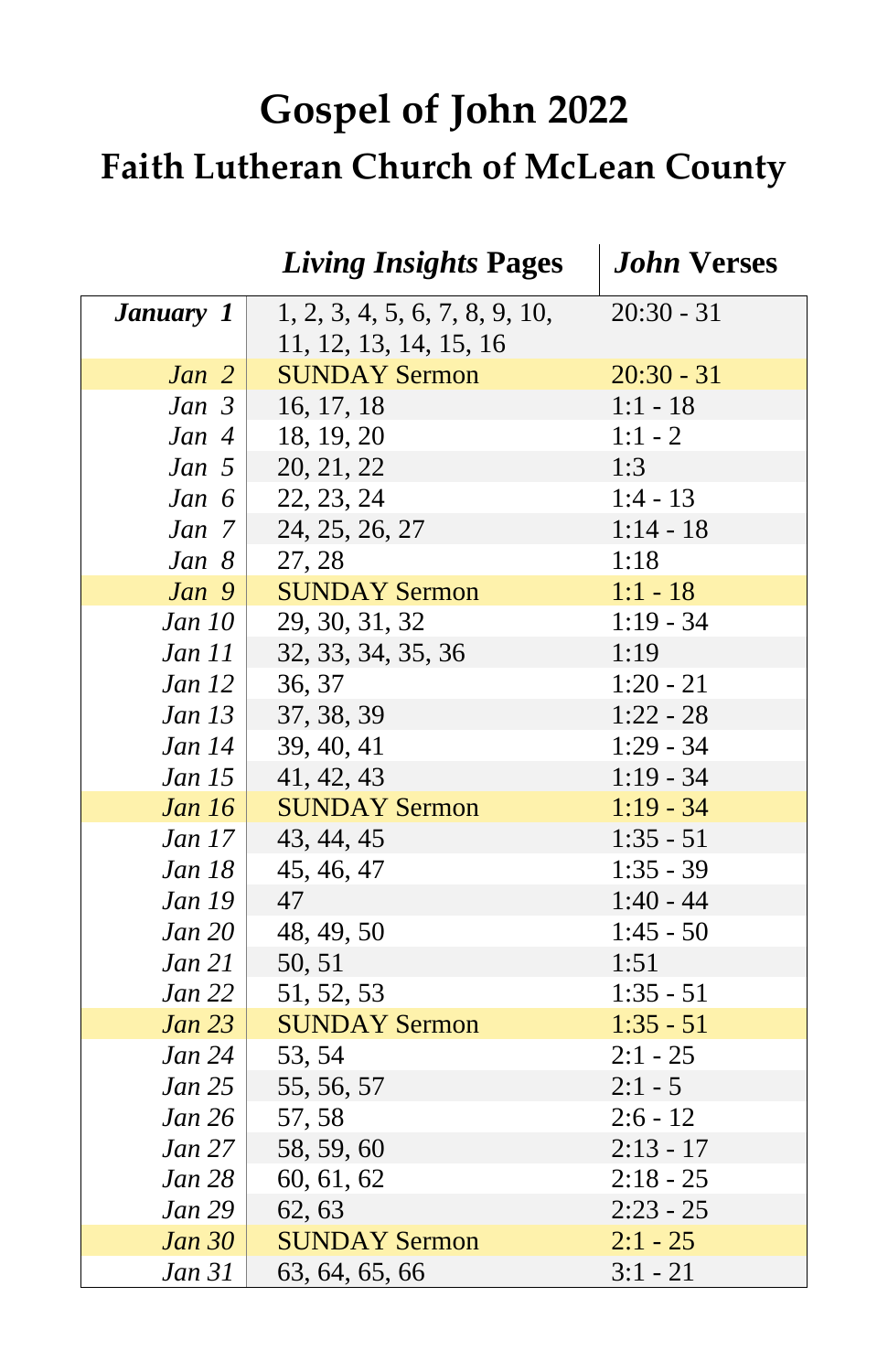|                  | <b>Living Insights Pages</b> | <b>John Verses</b> |
|------------------|------------------------------|--------------------|
| February 1       | 66, 67, 68, 69               | $3:1 - 3$          |
| Feb 2            | 69,70                        | $3:4 - 8$          |
| $Feb \; 3 \;  $  | 70, 71, 72                   | $3:9 - 15$         |
| Feb 4            | 72, 73, 74, 75               | $3:16 - 21$        |
| Feb 5            | 75,76                        | $3:1 - 21$         |
| Feb 6            | <b>SUNDAY Sermon</b>         | $3:1 - 21$         |
| Feb 7            | 76, 77                       | $3:22 - 36$        |
| Feb 8            | 77,78                        | $3:22 - 36$        |
| Feb 9            | 78,79                        | $3:22 - 24$        |
| Feb 10           | 79,80                        | $3:25 - 30$        |
| Feb 11           | 80, 81                       | $3:31 - 36$        |
| Feb 12           | 82, 83                       | $3:22 - 36$        |
| Feb 13           | <b>SUNDAY Sermon</b>         | $3:22 - 36$        |
| Feb 14           | 83, 84, 85, 86               | $4:1 - 42$         |
| Feb15            | 86, 87, 88, 89               | $4:1 - 4$          |
| Feb 16           | 88, 89, 90                   | $4:5 - 8$          |
| Feb 17           | 91, 92, 93                   | $4:9 - 20$         |
| Feb 18           | 93, 94, 95                   | $4:21 - 42$        |
| Feb 19           | 95, 96, 97                   | $4:39 - 42$        |
| <b>Feb 20</b>    | <b>SUNDAY Sermon</b>         | $4:1 - 42$         |
| Feb 21           | 97, 98                       | $4:43 - 54$        |
| Feb 22           | 98, 99                       | $4:43 - 46$        |
| Feb 23           | 100, 101                     | $4:46 - 48$        |
| Feb 24           | 101, 102                     | $4:49 - 52$        |
| Feb 25           | 102                          | $4:53 - 54$        |
| Feb 26           | 103, 104                     | $4:43 - 54$        |
| Feb 27           | <b>SUNDAY Sermon</b>         | $4:43 - 54$        |
| Feb 28           | 105, 106, 107                | $5:1 - 18$         |
| March 1          | 108, 109, 110                | $5:1 - 18$         |
| Mar 2            | 110, 111, 112                | $5:1 - 6$          |
| Mar <sub>3</sub> | 112, 113, 114, 115           | $5:7 - 10$         |
| Mar 4            | 115, 116, 117, 118           | $5:11 - 18$        |
| Mar 5            | 118, 119                     | $5:1 - 18$         |
| Mar 6            | <b>SUNDAY Sermon</b>         | $5:1 - 18$         |
| Mar 7            | 119, 120, 121                | $5:19 - 30$        |
| Mar 8            | 121                          | $5:19 - 20$        |

 $\Big|$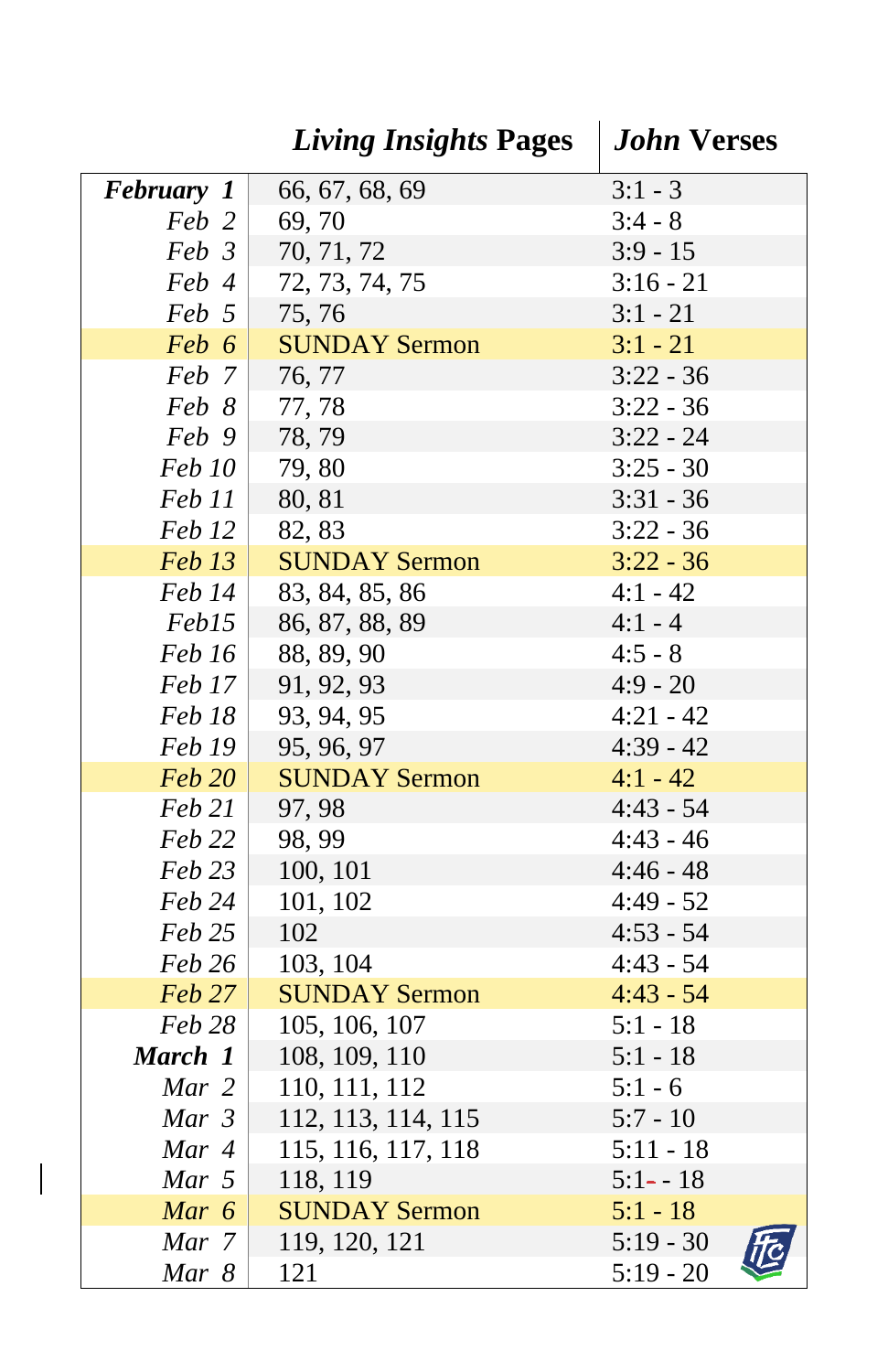|                             | <b>Living Insights Pages</b>                         | <b>John Verses</b> |
|-----------------------------|------------------------------------------------------|--------------------|
| Mar 9                       | 121, 122                                             | $5:21 - 24$        |
| Mar 10                      | 122, 123                                             | $5:25 - 29$        |
| Mar 11                      | 123, 124                                             | 5:30               |
| Mar 12                      | 124, 125                                             | $5:19 - 30$        |
| Mar $13$                    | <b>SUNDAY Sermon</b>                                 | $5:19 - 30$        |
| Mar 14                      | 125, 126                                             | $5:31 - 47$        |
| Mar 15                      | 126, 127, 128                                        | $5:31 - 47$        |
| Mar 16                      | 128, 129                                             | $5:31 - 35$        |
| Mar 17                      | 129, 130                                             | $5:36 - 44$        |
| Mar 18                      | 130, 131                                             | $5:45 - 47$        |
| <b>Mar 19</b>               | 131, 132, 133                                        | 5:46               |
| Mar 20                      | <b>SUNDAY Sermon</b>                                 | $5:31 - 47$        |
| Mar 21                      | 133, 134                                             | $6:1 - 21$         |
| Mar 22                      | 134, 135, 136                                        | $6:1 - 3$          |
| Mar 23                      | 137                                                  | $6:4 - 6$          |
| Mar 24                      | 137, 138, 139                                        | $6:7 - 11$         |
| Mar 25                      | 139, 140                                             | $6:12 - 21$        |
| Mar 26                      | 141, 142                                             | $6:5 - 6$          |
| Mar 27                      | <b>SUNDAY Sermon</b>                                 | $6:1 - 21$         |
| Mar 28                      | 142, 143, 144, 145                                   | $6:22 - 71$        |
| Mar 29                      | 145, 146, 147, 148                                   | $6:22 - 27$        |
| Mar 30                      | 148, 149, 150                                        | $6:28 - 29$        |
| Mar 31                      | 150, 151, 152, 153                                   | $6:30 - 65$        |
| April 1                     | 153, 154                                             | $2:1 - 25$         |
| Apr 2                       | 155, 156                                             | $2:1 - 5$          |
| Apr $3$                     | <b>SUNDAY Sermon</b>                                 | $6:22 - 71$        |
| Apr 4                       | He Did This Just for You                             |                    |
| Apr 5                       | He Did This Just for You                             |                    |
| Apr $6$                     | He Did This Just for You                             |                    |
| Apr 7                       | He Did This Just for You                             |                    |
| Apr $8$                     | He Did This Just for You                             |                    |
| Apr 9                       | He Did This Just for You                             |                    |
| Apr $10$                    | <b>Palm SUNDAY</b>                                   |                    |
| Apr 11                      | He Did This Just for You                             |                    |
| Apr 12<br>Apr <sub>13</sub> | He Did This Just for You<br>He Did This Just for You |                    |
|                             |                                                      |                    |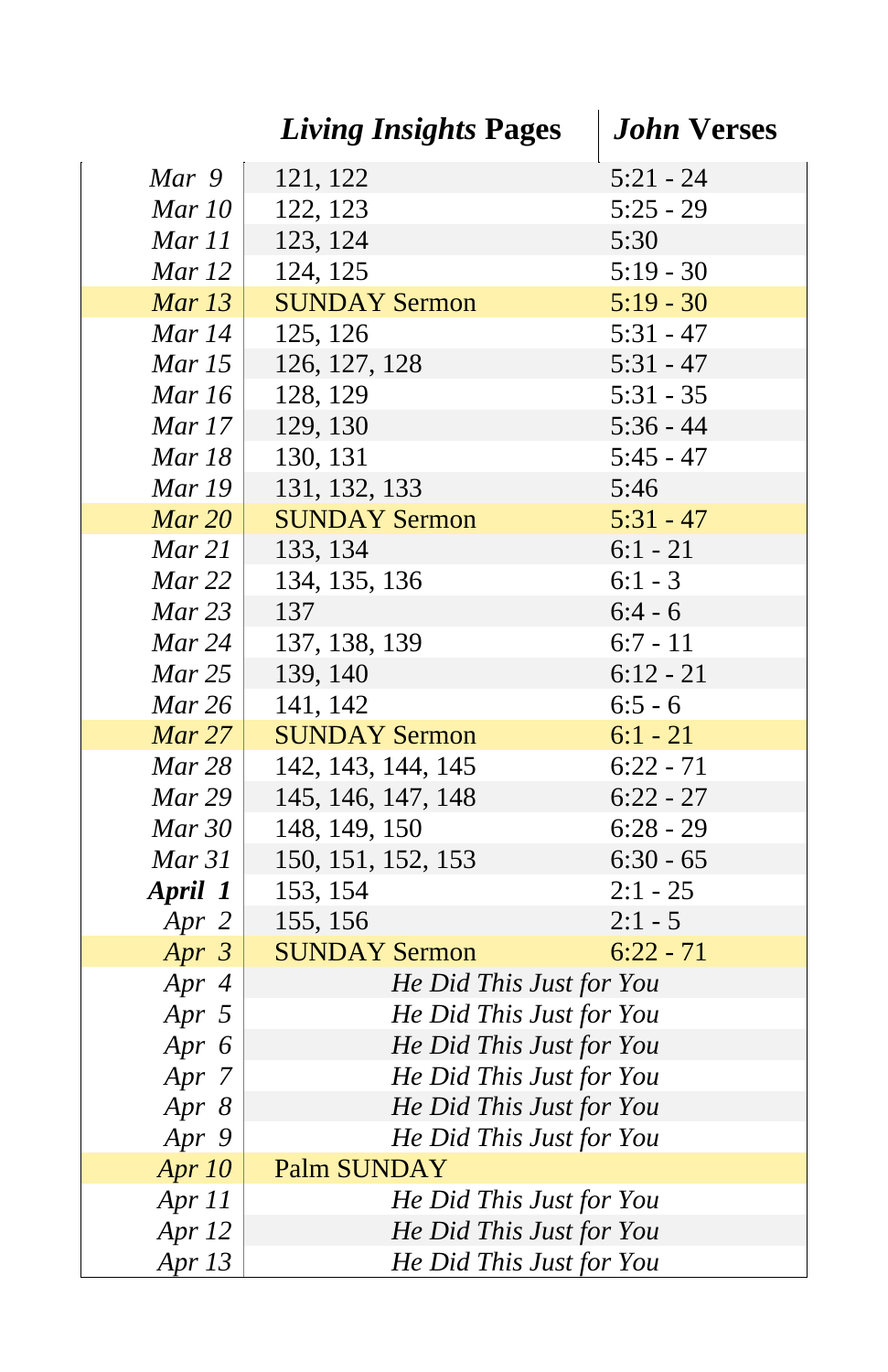| Apr 14        | He Did This Just for You  |             |
|---------------|---------------------------|-------------|
| Apr 15        | He Did This Just for You  |             |
| Apr 16        | He Did This Just for You  |             |
| Apr 17        | <b>Easter SUNDAY</b>      |             |
| Apr $18$      | 157, 158                  | $7:1 - 24$  |
| Apr 19        | 160-161                   | $7:1 - 2$   |
| Apr $20$      | 162                       | $7:3 - 5$   |
| Apr $21$      | 162, 163, 164             | $7:6 - 13$  |
| Apr 22        | 164                       | $7:14 - 19$ |
| Apr $23$      | 164, 165                  | $7:20 - 24$ |
| Apr $24$      | <b>SUNDAY Sermon</b>      | $7:1 - 24$  |
| Apr $25$      | 158, 159, 160             | $7:25 - 52$ |
| Apr 26        | 166                       | $7:25 - 36$ |
| Apr 27        | 166                       | $7:37 - 39$ |
| Apr 28        | 167                       | $7:40 - 44$ |
| Apr 29        | 167                       | $7:45 - 52$ |
| Apr $30$      | 168, 169                  | $7:25 - 52$ |
| May 1         | <b>SUNDAY Sermon</b>      | $7:25 - 52$ |
| $May\ 2$      | 170                       | $8:1 - 11$  |
| $May\ 3$      | 171, 172, 173             | $8:1 - 11$  |
| May 4         | X                         | $8:1 - 11$  |
| $May\ 5$      | X                         | $8:1 - 11$  |
| May $6$       | X                         | $8:1 - 11$  |
| May 7         | $\boldsymbol{\mathrm{X}}$ | $8:1 - 11$  |
| May 8         | <b>SUNDAY Sermon</b>      | $8:1 - 11$  |
| $May\ 9$      | 174, 175                  | $8:12 - 30$ |
| May 10        | 177, 178                  | $8:12 - 30$ |
| May 11        | 179, 180                  | $8:12 - 18$ |
| May $12$      | 180                       | $8:19 - 20$ |
| May $13$      | 180, 181                  | $8:21 - 27$ |
| May $14$      | 181                       | $8:28 - 30$ |
| May $15$      | <b>SUNDAY Sermon</b>      | $8:12 - 30$ |
| May $16$      | 175, 176, 177             | $8:31 - 59$ |
| May $17$      | 181, 182                  | $8:31 - 36$ |
| May 18        | 182, 183                  | $8:37 - 42$ |
| <b>May 19</b> | 183, 184                  | $8:43 - 57$ |

*Living Insights* **Pages** *John* **Verses**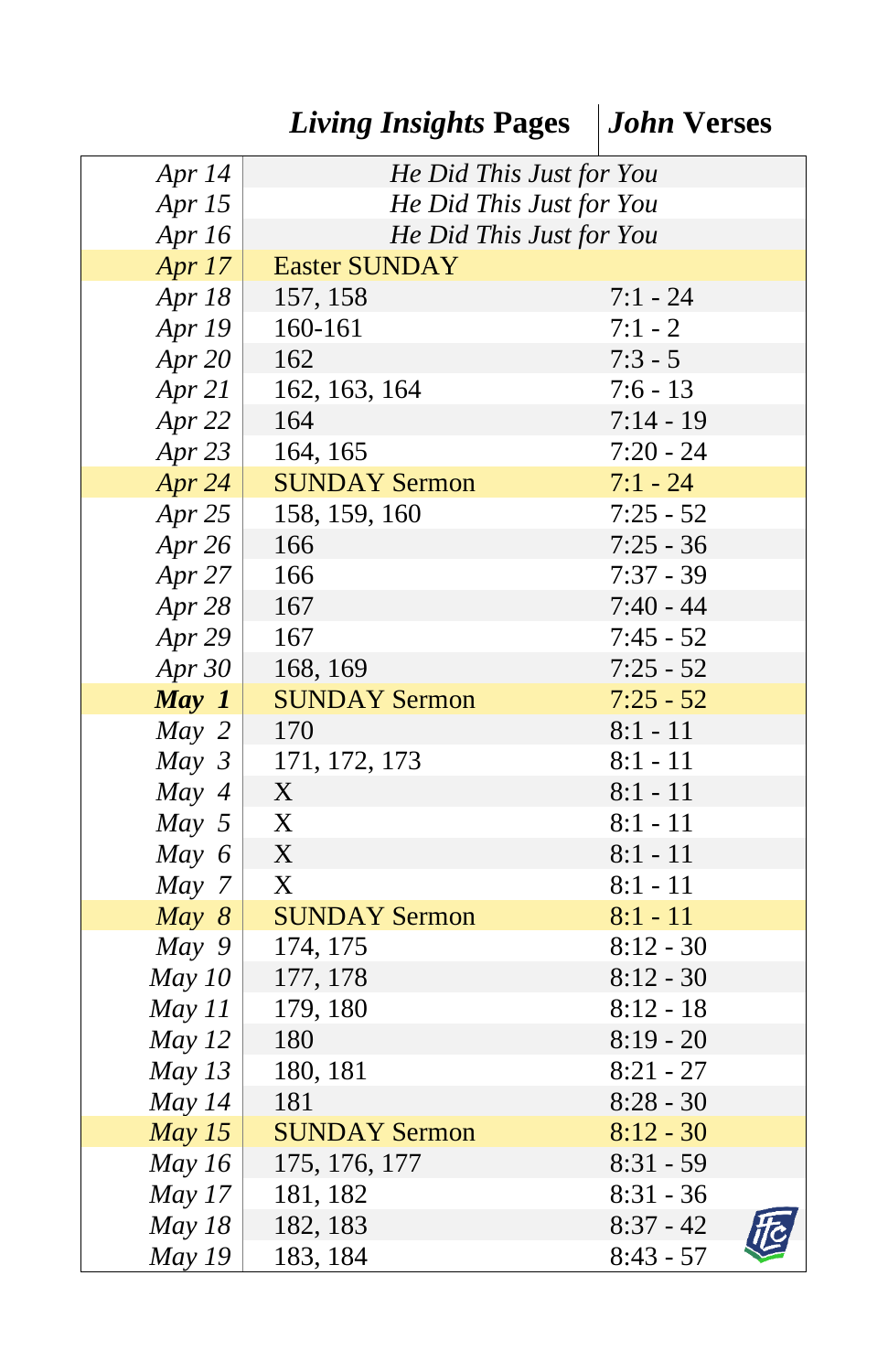|                  | <b>Living Insights Pages</b> | <b>John Verses</b>           |
|------------------|------------------------------|------------------------------|
| May 20           | 184                          | $8:58 - 59$                  |
| May 21           | 184, 185, 186, 187           | 8:59                         |
| May 22           | <b>SUNDAY Sermon</b>         | $8:31 - 59$                  |
| May 23           | 187, 188, 189, 190           | $9:1 - 41$                   |
| May 24           | 190, 191, 192, 193, 194      | $9:1 - 12$                   |
| May 25           | 194, 195                     | $9:13 - 29$                  |
| May 26           | 195, 196                     | $9:30 - 38$                  |
| May 27           | 196, 197                     | $9:39 - 41$                  |
| May 28           | 197, 198                     | 9:34                         |
| May 29           | <b>SUNDAY Sermon</b>         | $9:1 - 41$                   |
| $May\,30$        | 199, 200                     | $10:1 - 21$                  |
| $May\,31$        | 201, 202, 203                | $10:1 - 21$                  |
| June 1           | 203, 204                     | $10:1 - 6$                   |
| Jun 2            | 204, 205                     | $10:7 - 10$                  |
| Jun 3            | 205                          | $10:11 - 18$                 |
| Jun 4            | 205                          | $10:19 - 21$                 |
| Jun 5            | <b>SUNDAY Sermon</b>         | $10:1 - 21$                  |
| Jun $6$          | 206                          | $10:22 - 24$                 |
| Jun 7            | 206, 207                     | $10:25 - 31$                 |
| Jun 8            | 207, 208                     | $10:32 - 39$                 |
| Jun 9            | 208, 209                     | $10:40 - 42$                 |
| Jun 10           | 209, 210                     | $10:22 - 42$                 |
| Jun 11           | X                            | $10:22 - 42$                 |
| Jun 12           | <b>SUNDAY Sermon</b>         | $10:22 - 42$                 |
| Jun 13           | 210, 211, 212, 213           | $11:1 - 46$                  |
| Jun 14           | 213, 214, 215                | $11:1 - 16$                  |
| <i>Jun 15</i>    | 215, 216, 217                | $11:17 - 34$                 |
| Jun 16           | 217                          | $11:35 - 42$                 |
| <i>Jun 17</i>    | 218, 219                     | $11:43 - 46$                 |
| <b>Jun 18</b>    | 219, 220                     | 11:45                        |
| <b>Jun 19</b>    | <b>SUNDAY Sermon</b>         | $11:1 - 46$                  |
| Jun 20           | 221, 222                     | $11:47 - 57$                 |
| Jun 21           | 222, 223                     | $11:47 - 57$<br>$11:47 - 48$ |
| Jun 22<br>Jun 23 | 223, 224<br>224              | $11:48 - 53$                 |
| Jun 24           | 224, 225                     | $11:54 - 57$                 |
| <i>Jun 25</i>    | 225, 226                     | $11:47 - 57$                 |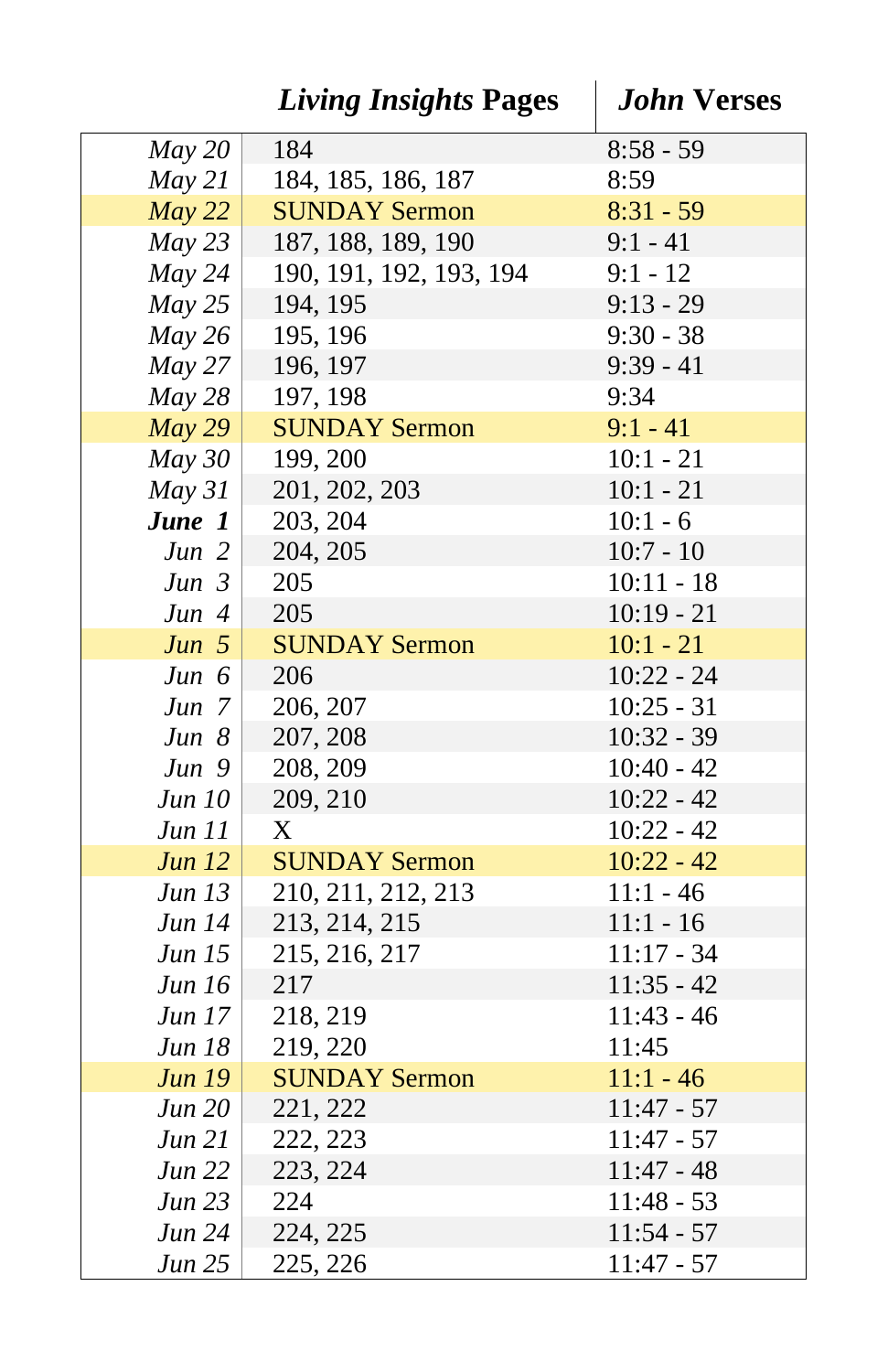|                | <i>Living Insights Pages</i> | <b>John Verses</b> |
|----------------|------------------------------|--------------------|
| Jun 26         | <b>SUNDAY Sermon</b>         | $11:47 - 57$       |
| Jun 27         | 226, 227                     | $12:1 - 19$        |
| Jun 28         | 230, 231                     | $12:1 - 19$        |
| Jun 29         | 231, 232                     | $12:1 - 2$         |
| Jun 30         | 232, 233                     | $12:3 - 6$         |
| July $1$       | 233                          | $12:7 - 11$        |
| Jul 2 $ $      | 233, 234                     | $12:12 - 19$       |
| Jul $3$        | <b>SUNDAY Sermon</b>         | $12:1 - 19$        |
| Jul 4          | 234                          | $12:20 - 22$       |
| Jul 5          | 234, 235                     | $12:23 - 26$       |
| Jul 6          | 235, 236                     | $12:27 - 36$       |
| Jul 7          | 236, 237, 238                | $12:37 - 43$       |
| Jul $8$        | 238                          | $12:44 - 50$       |
| Jul 9          | 239, 240                     | $12:44 - 50$       |
| Jul 10         | <b>SUNDAY Sermon</b>         | $12:20 - 50$       |
| Jul 11         | 241, 242, 243                | $13:1 - 17$        |
| Jul 12         | 244, 245, 246                | 13:1               |
| Jul 13         | 246                          | $13:2 - 5$         |
| Jul 14         | 247                          | $13:6 - 11$        |
| Jul 15         | 247, 248                     | $13:12 - 17$       |
| Jul 16         | 249, 250                     | $13:1 - 17$        |
| Jul 17         | <b>SUNDAY Sermon</b>         | $13:1 - 17$        |
| <b>Jul 18</b>  | 250, 251, 252                | $13:18 - 30$       |
| <b>Jul 19</b>  | 253                          | $13:18 - 20$       |
| Jul 20 $\vert$ | 253                          | $13:21 - 22$       |
| Jul 21         | 253, 254, 255                | $13:22 - 26$       |
| Jul 22         | 255, 256                     | $13:27 - 30$       |
| Jul 23         | 256, 257                     | $13:18 - 30$       |
| Jul 24         | <b>SUNDAY Sermon</b>         | $13:18 - 30$       |
| Jul 25         | 258, 259                     | $13:31 - 38$       |
| Jul 26         | 259                          | 13:31 - 32         |
| <b>Jul</b> 27  | 259, 260, 261                | $13:33 - 35$       |
| <b>Jul 28</b>  | 261, 262                     | $13:36 - 38$       |
| <b>Jul 29</b>  | 262, 263                     | $13:31 - 38$       |
| <b>Jul 30</b>  | X.                           | $13:31 - 38$       |
| <b>Jul 31</b>  | <b>SUNDAY Sermon</b>         | $13:31 - 38$       |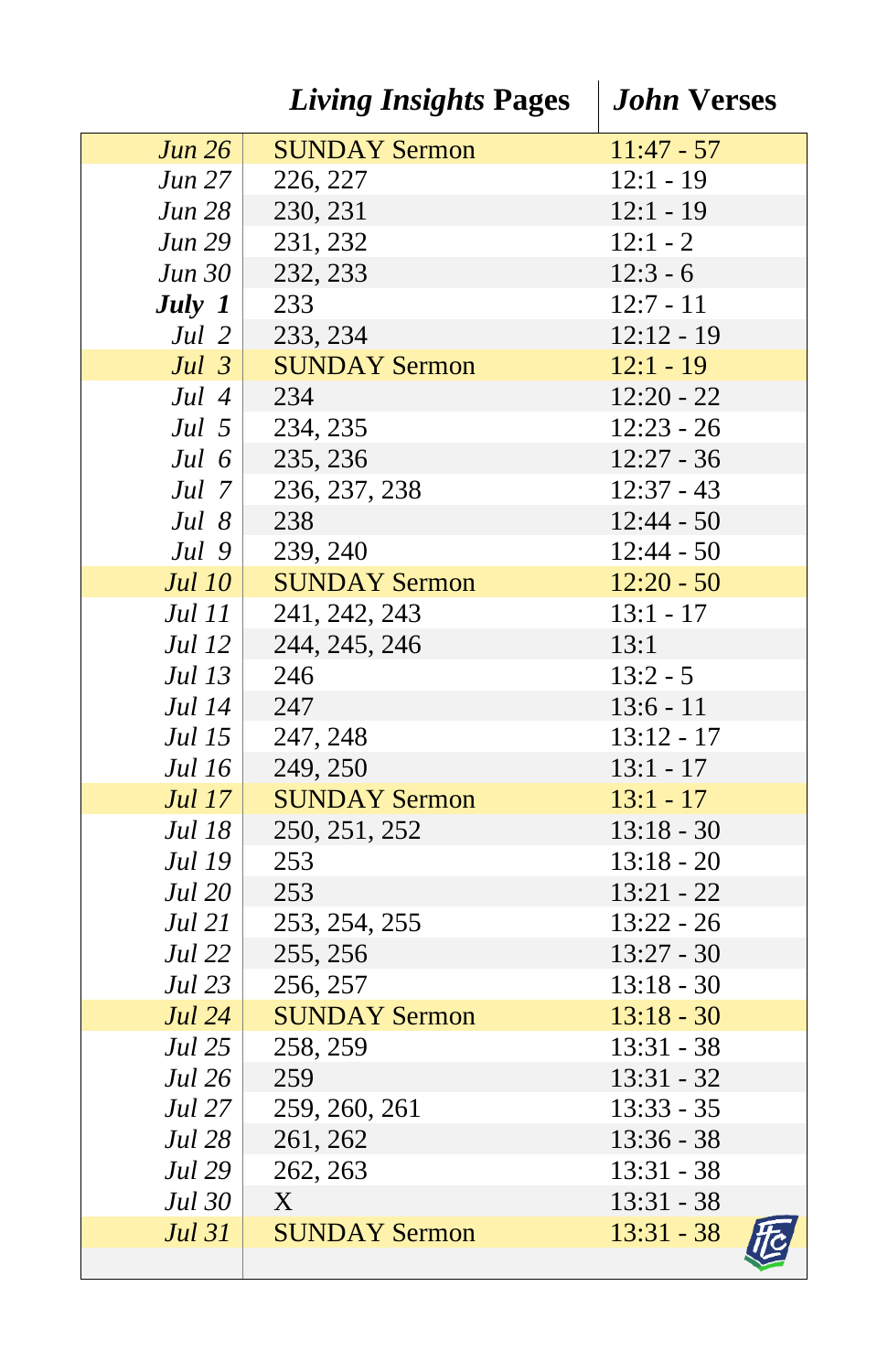|                 | <b>Living Insights Pages</b> | <b>John Verses</b> |
|-----------------|------------------------------|--------------------|
| <b>August</b> 1 | 263, 264, 265, 266           | $14:1 - 24$        |
| Aug 2           | 266, 267, 268                | 14:1               |
| Aug $3$         | 268, 269                     | $14:2 - 7$         |
| Aug $4$         | 269, 270, 271                | $14:8 - 14$        |
| Aug $5$         | 270, 272, 273                | $14:15 - 24$       |
| Aug 6           | 273, 274, 275                | $14:1 - 24$        |
| Aug $7$         | <b>SUNDAY Sermon</b>         | $14:1 - 24$        |
| Aug $8$         | 275                          | $14:25 - 31$       |
| Aug $9$         | 276                          | $14:25 - 26$       |
| Aug $10$        | 277                          | 14:27              |
| Aug $11$        | 277, 278                     | $14:28 - 29$       |
| Aug $12$        | 278, 279                     | $14:30 - 31$       |
| Aug $13$        | 279, 280, 281                | $14:25 - 31$       |
| Aug $14$        | <b>SUNDAY Sermon</b>         | $14:25 - 31$       |
| Aug $15$        | 281, 282                     | $15:1 - 11$        |
| Aug $16$        | 282, 283, 284                | $15:1 - 2$         |
| Aug $17$        | 284, 285, 286                | $15:3 - 5$         |
| Aug $18$        | 286, 287                     | 15:6               |
| Aug 19          | 287, 288                     | $15:7 - 11$        |
| Aug $20$        | 288, 289                     | $15:1 - 11$        |
| Aug 21          | <b>SUNDAY Sermon</b>         | $15:1 - 11$        |
| Aug $22$        | 289                          | $15:12 - 17$       |
| Aug $23$        | 289, 290, 291                | 15:12              |
| Aug $24$        | 291, 292                     | $15:13 - 14$       |
| Aug $25$        | 292, 293                     | 15:15              |
| Aug $26$        | 293                          | $15:16 - 17$       |
| Aug $27$        | 294, 295                     | $15:12 - 17$       |
| Aug $28$        | <b>SUNDAY Sermon</b>         | $15:12 - 17$       |
| Aug $29$        | 295, 296                     | $15:18 - 16:4$     |
| Aug $30$        | 297, 298                     | $15:18 - 19$       |
| Aug 31          | 298, 299                     | $15:20 - 25$       |
| September 1     | 299, 300                     | $15:26 - 27$       |
| Sep 2           | 300, 301                     | $16:1 - 4$         |
| $Sep\;3$        | 301, 302, 303, 304           | $15:18 - 16:4$     |
| Sep 4           | <b>SUNDAY Sermon</b>         | $15:18 - 16:4$     |
| Sep 5           | 304                          | $16:5 - 15$        |
| Sep 6           | 304, 305                     | $16:5 - 7$         |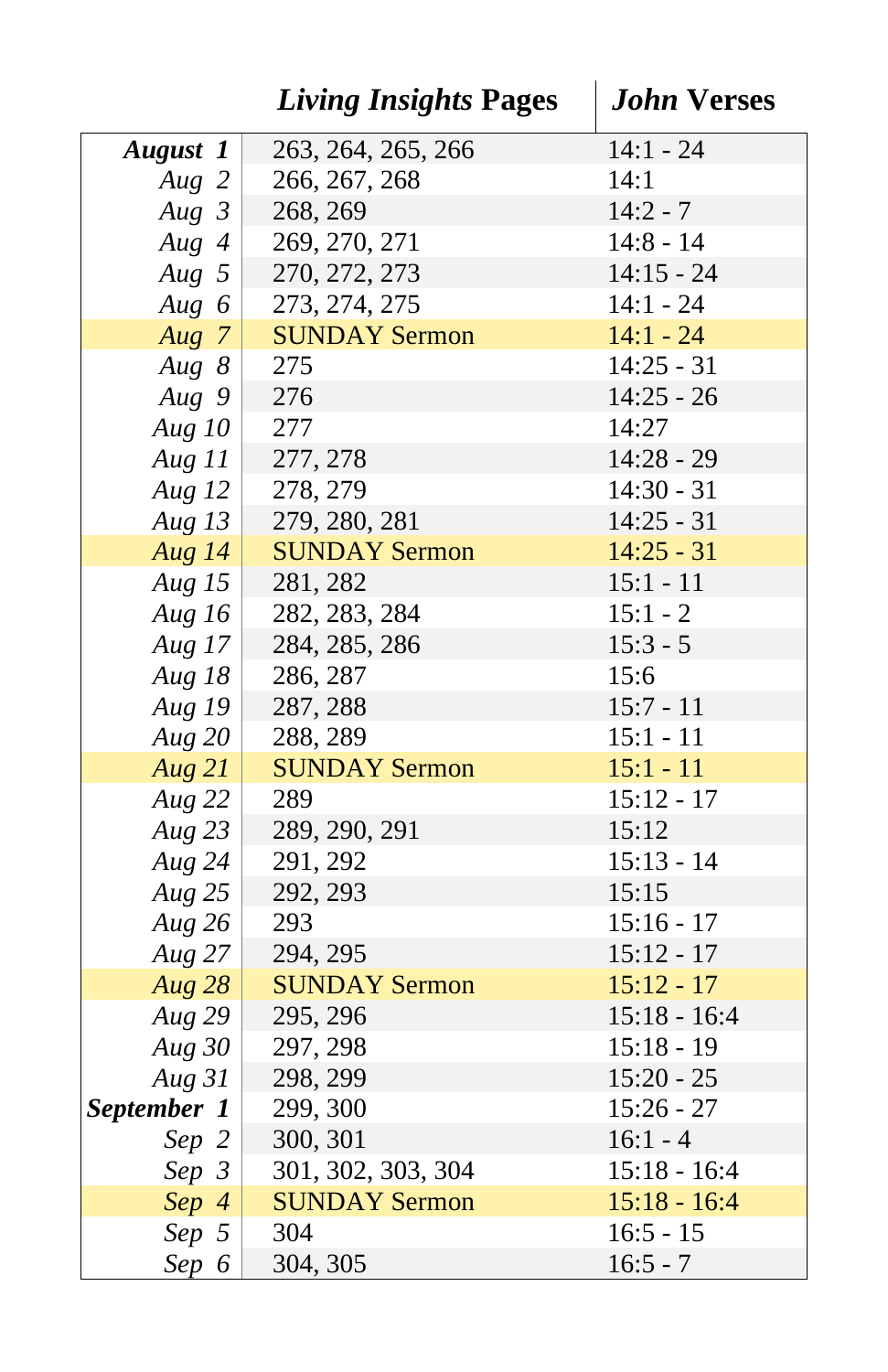|               | <b>Living Insights Pages</b> | <b>John Verses</b> |
|---------------|------------------------------|--------------------|
| Sep 7         | 306, 307                     | $16:8 - 11$        |
| Sep 8         | 307                          | 16:12              |
| Sep 9         | 307, 308                     | $16:13 - 15$       |
| $Sep\,10$     | 308, 309                     | $16:5 - 15$        |
| $Sep$ $11$    | <b>SUNDAY Sermon</b>         | $16:5 - 15$        |
| Sep 12        | 310, 311                     | $16:16 - 33$       |
| Sep 13        | 311, 312                     | 16:16              |
| $Sep\;14$     | 312, 313                     | $16:17 - 24$       |
| Sep 15        | 313, 314                     | $16:25 - 30$       |
| Sep 16        | 314, 315                     | $16:31 - 33$       |
| Sep 17        | 315, 316, 317                |                    |
| $Sep$ $18$    | <b>SUNDAY Sermon</b>         | $16:16 - 33$       |
| Sep 19        | 317, 318, 319                | $17:1 - 19$        |
| Sep 20        | 319, 320                     | $17:1 - 3$         |
| Sep 21        | 320, 321, 322                | $17:4 - 11$        |
| Sep 22        | 322, 323                     | $17:12 - 16$       |
| Sep 23        | 323, 324                     | $17:17 - 19$       |
| $Sep\,24$     | 325, 326                     | $17:1 - 19$        |
| $Sep\;25$     | <b>SUNDAY Sermon</b>         | $17:1 - 19$        |
| $Sep\,26$     | 326                          | $17:20 - 26$       |
| $Sep\,27$     | 327, 328                     | 17:20              |
| Sep 28        | 328, 329, 330                | $17:21 - 23$       |
| Sep 29        | 330                          | 17:24              |
| $Sep\,30$     | 330, 331                     | $17:25 - 26$       |
| October 1     | 331, 332                     | $17:20 - 26$       |
| $Oct$ 2       | <b>SUNDAY Sermon</b>         | $17:20 - 26$       |
| Oct 3         | 333, 334, 335, 336, 337      | $18:1 - 27$        |
| Oct 4         | 337, 338, 339, 340, 341, 342 | $18:1 - 3$         |
| Oct 5         | 342, 343                     | $18:4 - 14$        |
| Oct 6         | 343, 344, 345                | $18:15 - 21$       |
| Oct 7         | 345, 346, 347, 348, 349      | 18:22 - 27         |
| Oct 8         | 349, 350, 351                | $18:1 - 27$        |
| Oct 9         | <b>SUNDAY Sermon</b>         | $18:1 - 27$        |
| <i>Oct 10</i> | 351, 352, 353, 354           | $18:28 - 19:16$    |
| Oct 11        | 354, 355, 356, 357           | $18:28 - 29$       |
| Oct 12        | 357, 358, 359                | $18:30 - 38$       |
| <i>Oct 13</i> | 359, 360                     | 18:39 - 19:3       |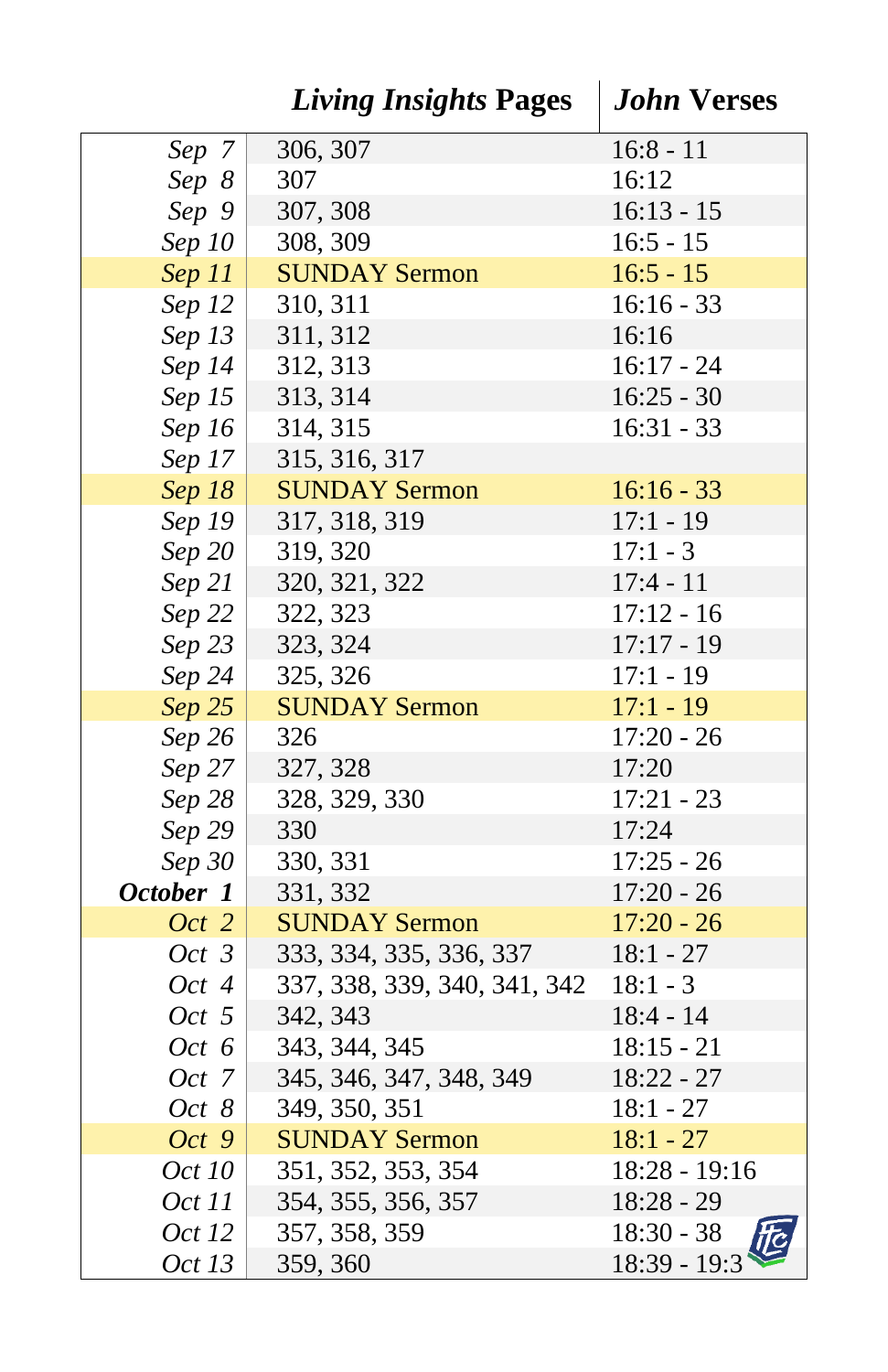|                  | <b>Living Insights Pages</b> | <b>John Verses</b> |
|------------------|------------------------------|--------------------|
| <i>Oct 14</i>    | 361, 362, 363                | $19:4 - 16$        |
| <i>Oct 15</i>    | 363, 364                     | 19:16              |
| Oct 16           | <b>SUNDAY Sermon</b>         | $18:28 - 19:16$    |
| Oct 17           | 365, 366                     | $19:17 - 37$       |
| Oct 18           | 366, 367, 368                | 19:17              |
| <i>Oct 19</i>    | 368, 369, 370                | $19:18 - 24$       |
| Oct 20           | 370, 371, 372                | $19:25 - 34$       |
| <i>Oct 21</i>    | 372, 373                     | $19:35 - 37$       |
| <i>Oct</i> 22    | 373, 374                     | $19:17 - 20$       |
| Oct 23           | <b>SUNDAY Sermon</b>         | $19:17 - 37$       |
| <i>Oct</i> 24    | 374, 375                     | $19:38 - 20:10$    |
| <i>Oct</i> 25    | 375, 376, 377                | $19:38 - 42$       |
| Oct 26           | 378                          | $20:1 - 2$         |
| Oct 27           | 378, 379                     | $20:3 - 8$         |
| Oct 28           | 379, 380                     | $20:9 - 10$        |
| Oct 29           | 380, 381                     | $20:6 - 9$         |
| Oct 30           | <b>SUNDAY Sermon</b>         | $19:38 - 20:10$    |
| <i>Oct</i> 31    | 382, 383                     | $20:11 - 31$       |
| November 1       | 383, 384                     | $20:11 - 14$       |
| Nov <sub>2</sub> | 384, 385, 386                | $20:15 - 20$       |
| Nov <sub>3</sub> | 386, 387, 388                | $20:21 - 29$       |
| Nov 4            | 388, 389                     | $20:30 - 31$       |
| Nov <sub>5</sub> | 389, 390                     | $20:30 - 31$       |
| Nov $6$          | <b>SUNDAY Sermon</b>         | $20:11 - 31$       |
| Nov <sub>7</sub> | 391, 392, 393                | $21:1 - 23$        |
| Nov 8            | 393, 394, 395                | $21:1 - 6$         |
| Nov <sub>9</sub> | 395                          | $21:7 - 14$        |
| <i>Nov 10</i>    | 396, 397, 398                | $21:15 - 19$       |
| <i>Nov</i> 11    | 398, 399                     | $21:20 - 23$       |
| <i>Nov 12</i>    | 399, 400, 401                | $21:1 - 3$         |
| Nov 13           | <b>SUNDAY Sermon</b>         | $21:1 - 23$        |
| Nov 14           | 401                          | $21:24 - 25$       |
| Nov 15           | 402                          | 21:24              |
| Nov 16           | 402, 403                     | 21:25              |
| Nov 17           | 403, 404                     | $21:24 - 25$       |
|                  |                              |                    |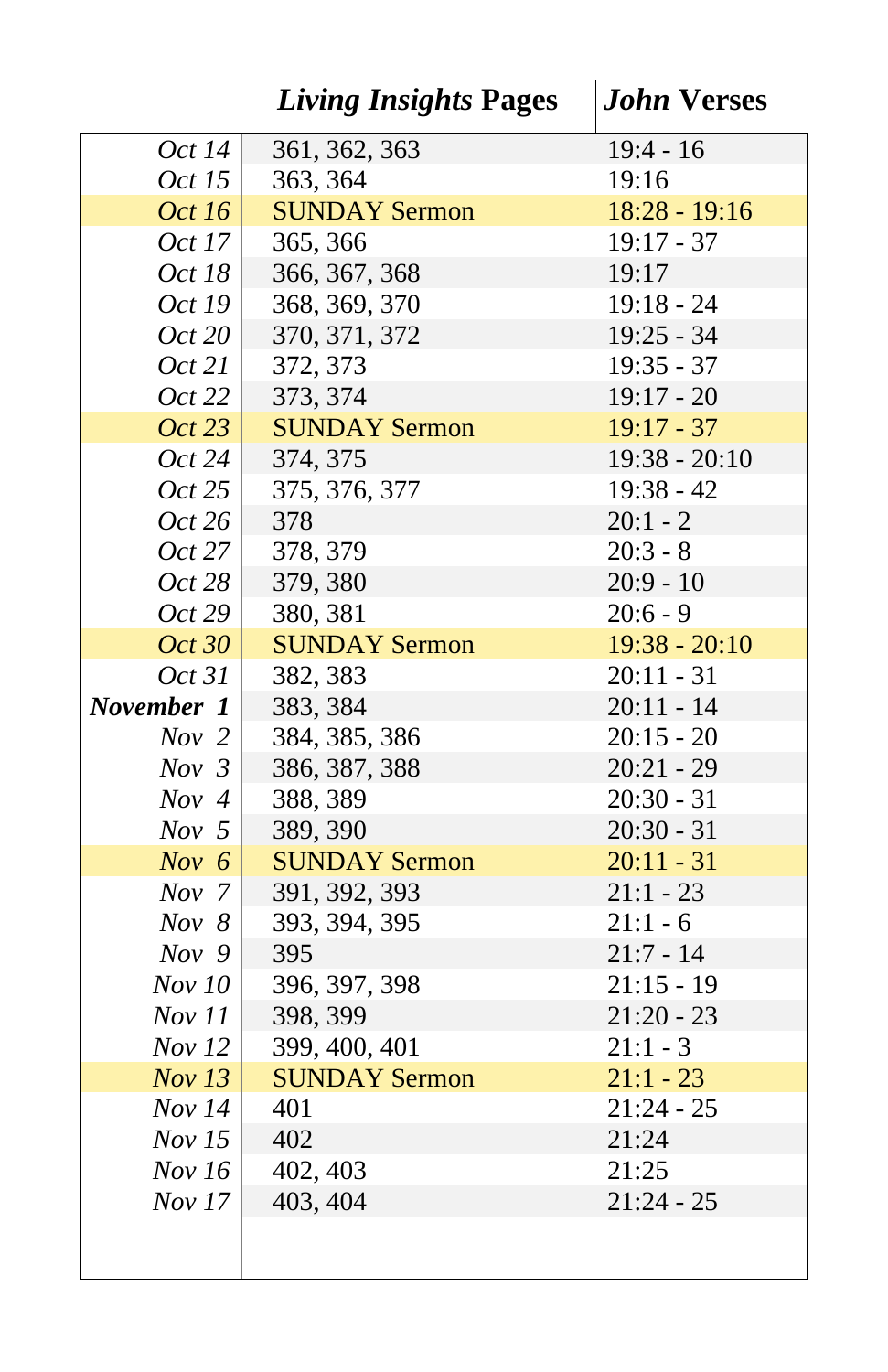#### **Lectio Divina (Pronounced: Leck – tea – oh Dee – veen – ah)**

Lectio Divina (from the Latin meaning "divine reading") is a contemplative way of reading the Bible. The practice dates back to the early centuries of the Christian Church and was established as a monastic practice by Benedict in the  $6<sup>th</sup>$  century. It draws on the ways the Jews read the ancient Haggadah, a text during the Passover that retells the Exodus story. It is a telling and retelling of the story; thus, there is a lot of repetition involved.

If 2021 was about *quantity* (reading the entire Bible - Genesis to Revelation), then 2022 is about *quality*. Lectio Divina is a way of praying the Scriptures that leads us deeper into God's Word. We slow down. We read a shorter passage more than once. We chew it over slowly and carefully. We savor it. We open ourselves so that Scripture speaks to us in a new way with personal connection. We invite Jesus Christ, the Living Word, to touch our souls deeply.

So, Lectio Divina is not Bible study or even an alternative to Bible study but something altogether different. The practice understands Scripture as a meeting place for a personal encounter with the Living God. It operates very much on the emotional rather than the purely cerebral level. It is perhaps hearty rather than heady. Through it we allow ourselves to be formed in the likeness of Christ.

Lectio Divina is about communing with God, much like when we receive the Sacrament of Holy Communion. It's meant to be an intensely personal experience. Thus, we don't simply read the text; we think about it, we pray about it, we reflect on it, and we are silent with it, inviting the Holy Spirit to transform our hearts and minds in a whole new way.

We will be practicing Lectio Divina as a congregation as we read through the Gospel of John over the course of 44 weeks. In other words, as you are experiencing God's Word in a new way, you will have opportunity to share your thoughts, insights, and transformation with others at Faith Lutheran.

If this all sounds too mystical, rest assured that each day, as you are reading a Bible passage, you will also be invited to read some reflections from Chuck Swindoll, a winsome Bible teacher and story-teller of nearly 60 years. You are also encouraged to participate in a Life Group conversation, utilizing the reflections of Anglican Pastor NT Wright. Of course, each Sunday morning, you will also be encouraged and challenged from a Lutheran perspective.